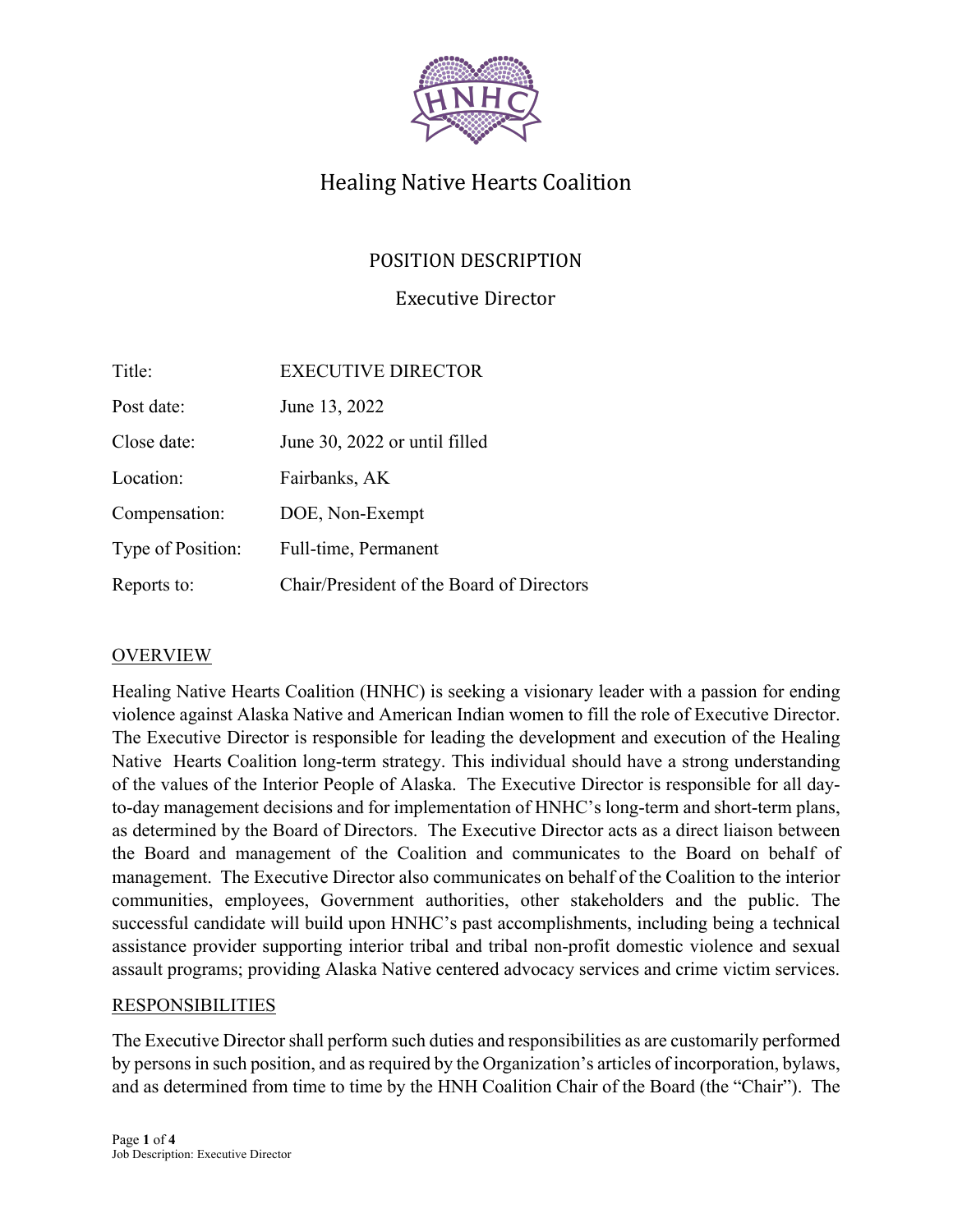

Employee's principal work site will be Fairbanks with travel appropriate to the business needs of the Coalition. The Employee shall perform all duties faithfully, loyally and diligently to the best of the Employee's abilities, including:

- 1. To lead, in conjunction with the Board, the development of the Healing Native Hearts Coalition strategy.
- 2. Work collaboratively and advocate passionately and effectively on behalf of Alaska Native and American Indian survivors and tribal domestic and sexual violence response programs.
- 3. Assure that short-term and long-term goals and strategies are in place that leverage and build upon HNHC's strengths, mission, and core values.
- 4. To ensure that all new projects and business ventures are vetted and exhaustive consultation and involvement of all stakeholders.
- 5. To abide by specific internally established control systems and authorities, to lead by personal example and encourage all employees to conduct their activities in accordance with all applicable laws and the HNH Coalition Board standards and policies, including its confidentiality, safety and health policies.
- 6. In concert with the Chair, to develop Board and Committee agendas and oversee all preparation for those meetings including preparation of minutes.
- 7. In concert with the Chair, to oversee all preparations for the annual meeting including preparation of minutes.
- 8. To sit on committees of the Board where appropriate as determined by the Board and/or Executive Committee; and
- 9. To manage the records of the Coalition including the financial management systems, agreements, transactions of federal dollars, management and reporting.
- 10. To ensure the Coalition is appropriately organized and staffed, with authority to hire and terminate staff as necessary to enable it to achieve the approved strategy.
- 11. To ensure that expenditures of the Coalition are within the authorized annual budget of the Coalition;
- 12. To oversee the fiscal activities of the Coalition, including budgeting and audit, including:
	- a. To assess the principal risks of the Coalition and to ensure that these risks are being monitored and managed;
	- b. To ensure effective internal controls and management information systems are in place;
	- c. To ensure that the Coalition has appropriate systems to enable it to conduct its activities both lawfully and ethically;
	- d. To keep abreast of all material undertakings and activities of the HNH Coalition and all material external factors affecting the Coalition and to ensure that processes and systems are in place to ensure that the Chair/President and Board of the HNH Coalition are adequately informed;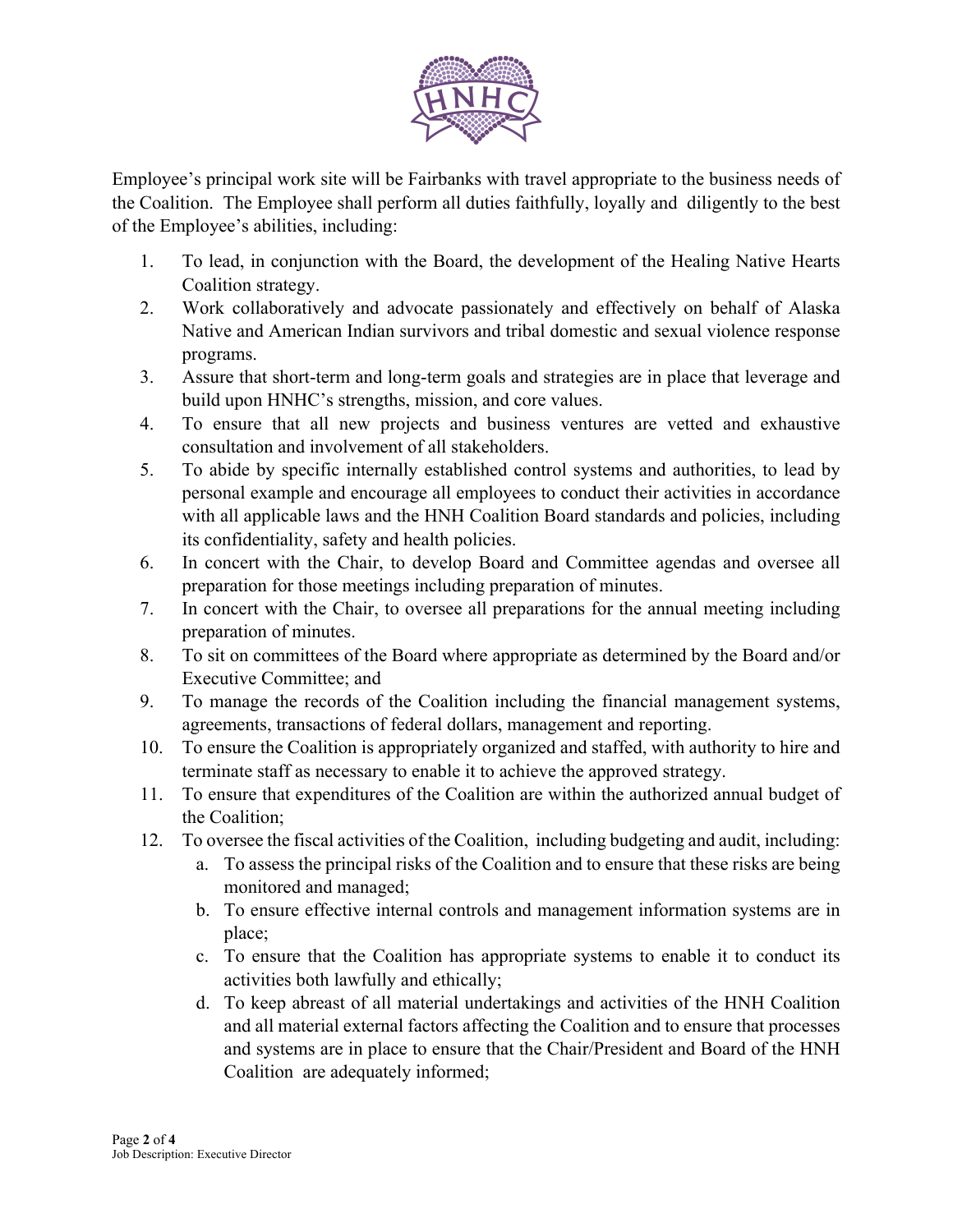

- e. To ensure that the Directors are properly informed and that sufficient information is provided to the Board to enable the Directors to form appropriate judgements;
- f. To ensure the integrity of all public disclosure by the Coalition;
- g. To request that special meetings of the Board be called when appropriate;
- 13. To ensure that the Coalition maintains high standards of non-profit standards and social responsibility wherever it does business.
- 14. To communicate effectively with the Board of Directors, employees, Government authorities, other stakeholders, and the public.
- 15. To oversee accurate records management.
- 16. To ensure that all departmental staff, especially the key technical ones are professionally managed, mentored and developed.
- 17. The Executive Director may sign, with the Secretary or any other proper officer of the coalition there unto authorized by the Board of Directors, certificates of the coalition and contracts, or other instruments which the Board of Directors has authorized to be executed*.*
- 18. To perform other duties which the Board may require.

## REQUIRED SKILL SET

- Knowledge of the dynamics of domestic violence, sexual assault or domestic abuse.
- Must demonstrate a commitment to working with Alaska Native and American Indian victims and/or residents of tribal communities;
- Knowledge and experience managing federal grants;
- Understanding of business functions including HR, Finance, and Marketing.
- Demonstrated use of business and management principles involved in strategic plan development, execution and performance measurement, resource allocation, leadership management and service delivery.
- Ability to provide strategic leadership, inspire teamwork and creativity
- Understanding of and commitment to confidentiality
- Aptitude in decision-making and problem-solving
- Excellent communication, customer service and project organization skills
- Ability to work independently.
- Knowledge of Alaska Native cultures useful in working with Alaska Native victims of domestic violence, dating violence, sexual assault and stalking;
- Knowledge of state/federal/tribal judicial systems;
- AA, BA or BS or 5 years' relevant work experience (equivalencies will be considered);
- Experience developing training presentations and/or curricula preferred;
- Must possess and maintain a valid Alaska driver's license, and independently travel within the state of Alaska and nationally as may be required;
- Must be willing to lift and carry up to 30 lbs.;
- Must be willing to submit to and successfully pass a criminal background check;
- Must be willing to travel, in-state and out-of-state without supervision/accompaniment.